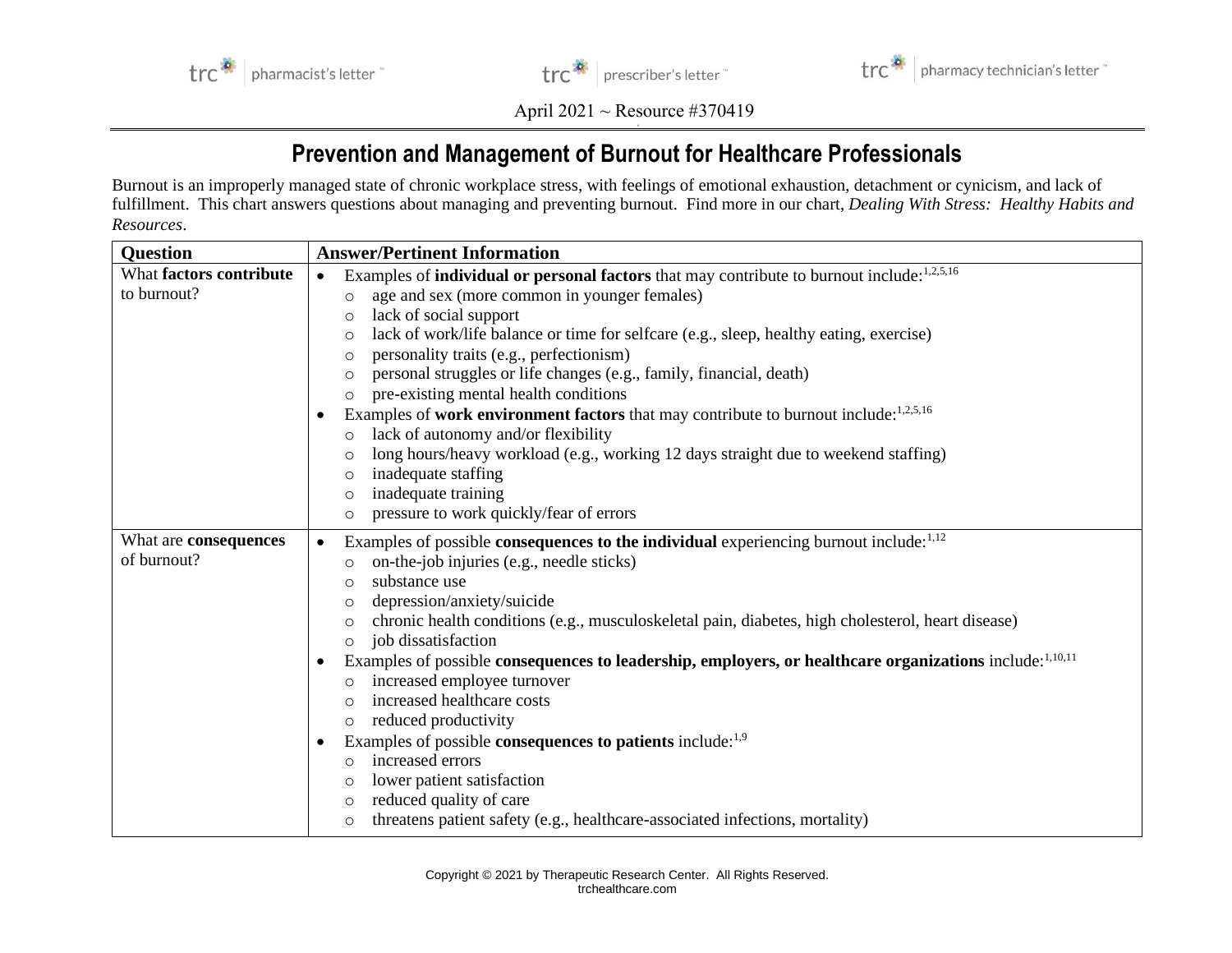| <b>Question</b>                                                                                                     | <b>Answer/Pertinent Information</b>                                                                                                                                                                                                                                                                                                                                                                                                                                                                                                                                                                                                                                                                                                                                                                                                                                                                                                                                                                         |
|---------------------------------------------------------------------------------------------------------------------|-------------------------------------------------------------------------------------------------------------------------------------------------------------------------------------------------------------------------------------------------------------------------------------------------------------------------------------------------------------------------------------------------------------------------------------------------------------------------------------------------------------------------------------------------------------------------------------------------------------------------------------------------------------------------------------------------------------------------------------------------------------------------------------------------------------------------------------------------------------------------------------------------------------------------------------------------------------------------------------------------------------|
| How can you identify<br>burnout?                                                                                    | Watch for signs and symptoms. Signs and symptoms of burnout include: <sup>2,4,8</sup><br>$\bullet$<br>reduced quality of work<br>$\circ$<br>lack of engagement<br>$\circ$<br>patient safety issues<br>$\circ$<br>the three subdomains of burnout:<br>$\Omega$<br>emotional exhaustion (e.g., emotionally drained, overwhelmed, fatigued, feeling powerless)<br>depersonalization or detachment (e.g., cynicism, loss of altruism)<br>loss of work fulfillment<br>Use a tool. <sup>1</sup> Examples of objective measurement tools that can be used to identify burnout are:<br>Maslach Burnout Inventory (MBI) (https://www.mindgarden.com/117-maslach-burnout-inventory-mbi).<br>MBI has several available options (e.g., medical personnel, human services workers, students). <sup>3,6-8</sup><br>٠<br><b>Oldenburg Burnout Inventory (OBI)</b> (can be found at the end of the article located here:<br>$\circ$<br>http://citeseerx.ist.psu.edu/viewdoc/download?doi=10.1.1.462.4931&rep=rep1&type=pdf) |
| What are general<br>recommendations to<br>reduce the risk of<br>burnout?                                            | General suggestions to reduce the risk of burnout that anyone can do include: <sup>3,13</sup><br>Make self-care a priority (e.g., healthy eating, exercise, getting plenty of sleep)<br>$\circ$<br>Pharmacy staff, see our CE, Self-Care and Well-Being for Pharmacy Staff.<br>Take time to do something fun.<br>$\circ$<br>Stay engaged with your support system, by connecting with family and friends.<br>$\circ$<br>Work on self-awareness to identify possible triggers. Then, take steps to stop or prevent future burnout.<br>$\circ$<br>Remember that no one is perfect. Everyone makes mistakes. But, be sure to learn from your mistakes to<br>$\circ$<br>reduce the likelihood the same mistake happens again.<br>Regularly practice mindfulness and relaxation. There are lots of apps to help, example apps include:<br>$\circ$<br>Calm (can be found at: https://www.calm.com)<br>Mindbliss (can be found at https://mindbliss.com)                                                           |
| What can pharmacy<br>technicians or trainees<br>(e.g., residents,<br>students) do to reduce<br>the risk of burnout? | Things an individual can do to reduce the risk of or manage burnout include:<br>$\bullet$<br>Limit the number of extra work hours. <sup>2,3</sup> Simple examples can include:<br>$\circ$<br>not checking email during nonwork hours.<br>scheduling one day per week that is completely work-free.<br>Work smarter, not harder. You don't have to reinvent the wheel. Examples include: <sup>14</sup><br>$\circ$<br>Ask for help when you need it.<br>Use available resources (e.g., "peripheral brains," electronic databases)<br>Use available technology. Is there a way to automate routine tasks (e.g., running labs reports, pick lists)?<br>٠                                                                                                                                                                                                                                                                                                                                                        |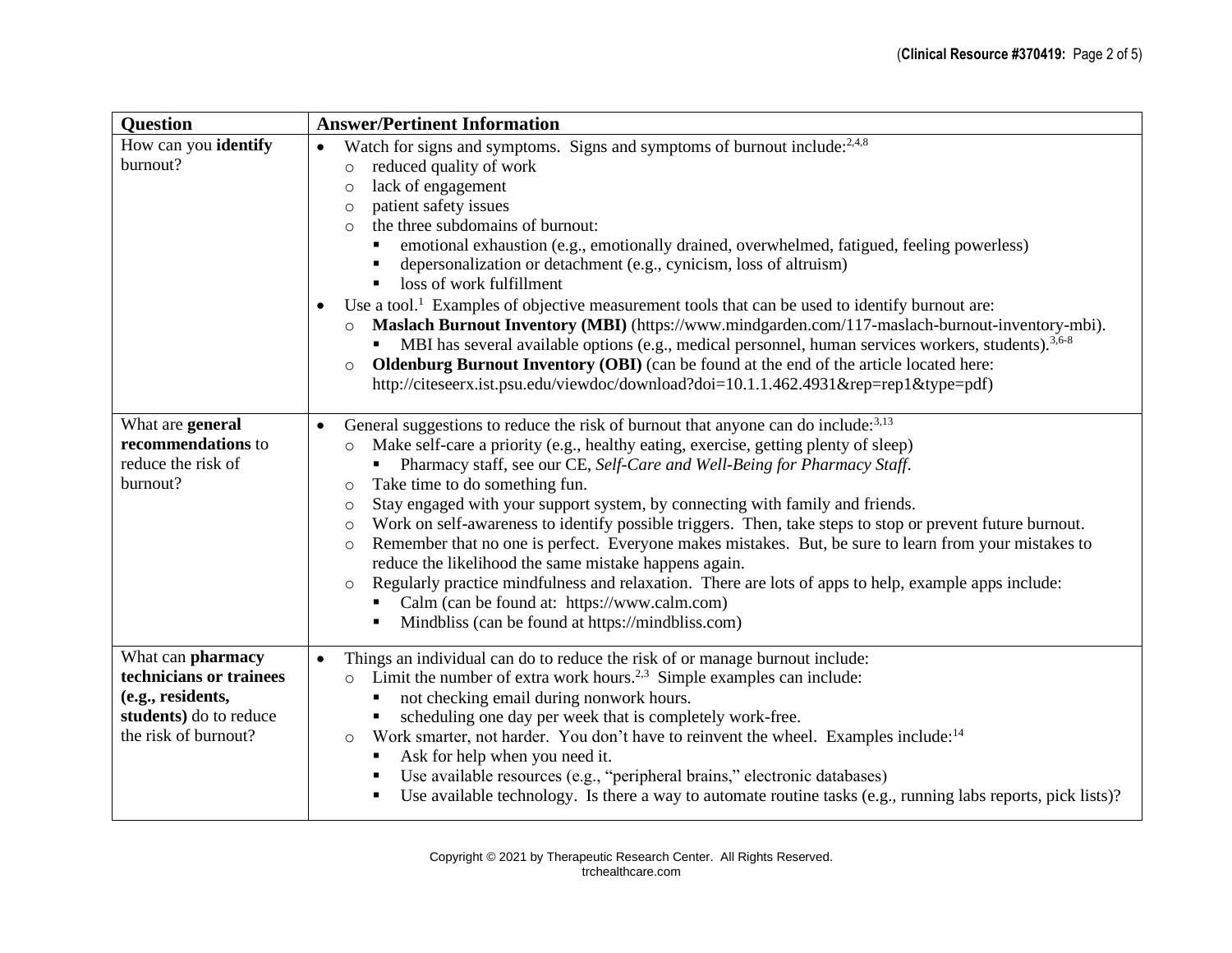| <b>Question</b>                                           | <b>Answer/Pertinent Information</b>                                                                                                                                                      |
|-----------------------------------------------------------|------------------------------------------------------------------------------------------------------------------------------------------------------------------------------------------|
| What can prescribers or                                   | Specific things prescribers or pharmacists can to do reduce the risk of or manage burnout include:<br>$\bullet$                                                                          |
| pharmacists do to reduce                                  | Limit the number of extra work hours. <sup>2,3</sup> Simple examples can include:<br>$\circ$                                                                                             |
| the risk of burnout?                                      | not checking email during nonwork hours.                                                                                                                                                 |
|                                                           | scheduling one day per week that is completely work-free.<br>$\blacksquare$                                                                                                              |
|                                                           | Work smarter, not harder. You don't have to do everything yourself. <sup>14</sup><br>$\circ$                                                                                             |
|                                                           | Ask for help when you need it.<br>$\blacksquare$                                                                                                                                         |
|                                                           | Delegate appropriately. Involve others to help with some duties (e.g., office staff, nurses, pharmacy<br>technicians, students)                                                          |
|                                                           | Be proactive to prevent unnecessary work. <sup>14</sup> For example, when writing or filling Rxs:<br>$\circ$                                                                             |
|                                                           | Make sure to authorize an appropriate number of refills to last until a patient's next appointment (or other<br>appropriate time frame) in order to prevent an unnecessary request.      |
|                                                           | When possible, put the indication in the directions of each Rx, so patients know what each med is for<br>without having to make a phone call.                                            |
| What can leadership (e.g.,                                | Examples of ways leadership can reduce the risk of burnout for individuals include: <sup>3</sup><br>$\bullet$                                                                            |
| managers, supervisors,                                    | Evaluate your own leadership style.                                                                                                                                                      |
| preceptors) do to reduce                                  | Do your individuals have autonomy or any flexibility in work assignments?<br>٠                                                                                                           |
| the risk of burnout among                                 | Find ways to create scheduling flexibility or offer protected time to work on projects. <sup>13,16</sup>                                                                                 |
| subordinates and trainees<br>(e.g., students, residents)? | Preceptors: See our CE, Precepting: Incorporating Learners into Your Practice, for tips to<br>accomplish these specifically with trainees.                                               |
|                                                           | Hospital subscribers: Access our Pharmacy Resident Precepting Toolbox for guidance on how to set<br>up your rotations efficiently to reduce the risk of burnout for you and the trainee. |
|                                                           | Are work assignments realistic? Are you aware of how your subordinates perceive workload?                                                                                                |
|                                                           | Use employee satisfaction survey results to identify areas of dissatisfaction. <sup>17</sup>                                                                                             |
|                                                           | Implement quality improvement projects to address needed changes. <sup>17</sup>                                                                                                          |
|                                                           | Encourage two-way communication. <sup>16</sup><br>$\blacksquare$                                                                                                                         |
|                                                           | Check in with subordinates to see how they are doing.                                                                                                                                    |
|                                                           | Share your burnout triggers with your subordinates and explain what strategies help you.                                                                                                 |
|                                                           | Foster an environment, and ensure coverage, to encourage everyone to take earned time off. <sup>13</sup>                                                                                 |
|                                                           | Incorporate mentor/mentee opportunities to build relationships.<br>$\circ$                                                                                                               |
|                                                           | These relationships can help to identify burnout and improve well-being. <sup>2</sup>                                                                                                    |
|                                                           | Teach subordinates how to break big projects into smaller chunks or to set intermediate deadlines. <sup>15</sup><br>$\circ$                                                              |
|                                                           | When you suspect someone is experiencing burnout, address it with empathy: <sup>16</sup><br>$\circ$                                                                                      |
|                                                           | inquire about their support systems                                                                                                                                                      |
|                                                           | work with them to find a solution                                                                                                                                                        |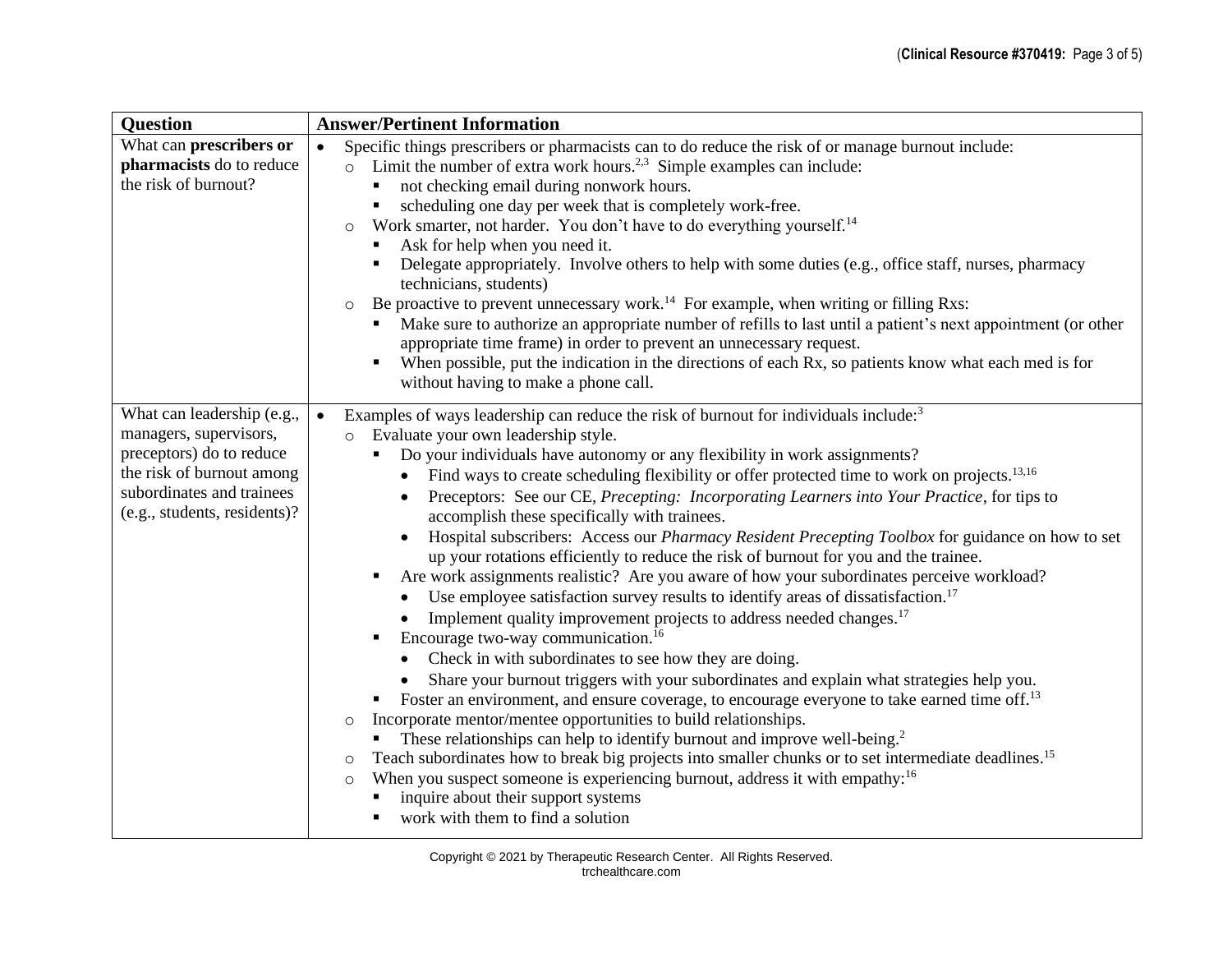| <b>Question</b>                                                                                                                         | <b>Answer/Pertinent Information</b>                                                                                                                                                                                                                                                                                                                                                                                                                                                                                                                                                                                                                                                                                                                                                                                                                                                                                                                                                                                                                                                                                                                                                                                                                                                                                                                                                                                                                                                                                                                                                                                                                                                                                                                                                                                                                                                                                                                                                                                                                                                                                                                                                                                          |
|-----------------------------------------------------------------------------------------------------------------------------------------|------------------------------------------------------------------------------------------------------------------------------------------------------------------------------------------------------------------------------------------------------------------------------------------------------------------------------------------------------------------------------------------------------------------------------------------------------------------------------------------------------------------------------------------------------------------------------------------------------------------------------------------------------------------------------------------------------------------------------------------------------------------------------------------------------------------------------------------------------------------------------------------------------------------------------------------------------------------------------------------------------------------------------------------------------------------------------------------------------------------------------------------------------------------------------------------------------------------------------------------------------------------------------------------------------------------------------------------------------------------------------------------------------------------------------------------------------------------------------------------------------------------------------------------------------------------------------------------------------------------------------------------------------------------------------------------------------------------------------------------------------------------------------------------------------------------------------------------------------------------------------------------------------------------------------------------------------------------------------------------------------------------------------------------------------------------------------------------------------------------------------------------------------------------------------------------------------------------------------|
| What can organizations<br>(e.g., employers,<br>healthcare organizations,<br>residency programs) do<br>to reduce the risk of<br>burnout? | Examples of things to do to prevent or manage burnout at an organizational level include:<br>$\bullet$<br>Providing burnout education during orientation to increase awareness about common triggers and available<br>$\circ$<br>well-being/resilience programs. <sup>3</sup> Examples of well-being and resilience resources include:<br>American Society of Health-System Pharmacists' State Affiliate Toolkit Well-Being and Resilience:<br>$\blacksquare$<br>https://www.ashp.org/State-Affiliates/Affiliate-Resources/State-Affiliate-Toolkit-Well-being-and-<br>Resilience<br>For example, American Society of Health-System Pharmacists (ASHP) includes burnout risks and<br>mitigation strategies as a topic to consider during residency orientation. <sup>19</sup><br>National Academy of Medicine's Clinical Well-Being Knowledge Hub:<br>https://nam.edu/clinicianwellbeing/<br>Implement a burnout monitoring program that includes regular use of a burnout assessment tool. <sup>1,3</sup><br>$\circ$<br>Provide an objective tool to measure burnout. Examples of objective measurement tools that can be used<br>to identify burnout are<br>Maslach Burnout Inventory (MBI) (https://www.mindgarden.com/117-maslach-burnout-inventory-<br>mbi). MBI has several available options (e.g., medical personnel, human services workers,<br>students). $3,6-8$<br><b>Oldenburg Burnout Inventory (OBI)</b> (can be found at the end of the article located here:<br>http://citeseerx.ist.psu.edu/viewdoc/download?doi=10.1.1.462.4931&rep=rep1&type=pdf)<br>Tools can be used to assess baseline burnout levels, identify burnout, and evaluate the effectiveness of any<br>interventions used to reduce burnout.<br>Promote work engagement by fostering communication and team work (e.g., interdisciplinary cooperation,<br>$\circ$<br>collaboration, team building exercises, resident retreats). <sup>1,13,14</sup><br>Offer on-site or remote access for employees to learn about or participate in:1,14,15<br>$\circ$<br>exercise classes<br>$\blacksquare$<br>mindfulness techniques (e.g., yoga classes, group mindfulness training).<br>п<br>time management skills<br>٠<br>stress management training |
|                                                                                                                                         | professional development<br>Provide confidential and accessible support when needed (e.g., Employee Assistance Programs). <sup>18</sup><br>$\circ$                                                                                                                                                                                                                                                                                                                                                                                                                                                                                                                                                                                                                                                                                                                                                                                                                                                                                                                                                                                                                                                                                                                                                                                                                                                                                                                                                                                                                                                                                                                                                                                                                                                                                                                                                                                                                                                                                                                                                                                                                                                                           |

*Users of this resource are cautioned to use their own professional judgment and consult any other necessary or appropriate sources prior to making clinical judgments*  based on the content of this document. Our editors have researched the information with input from experts, government agencies, and national organizations. *Information and internet links in this article were current as of the date of publication.*

> Copyright © 2021 by Therapeutic Research Center. All Rights Reserved. trchealthcare.com